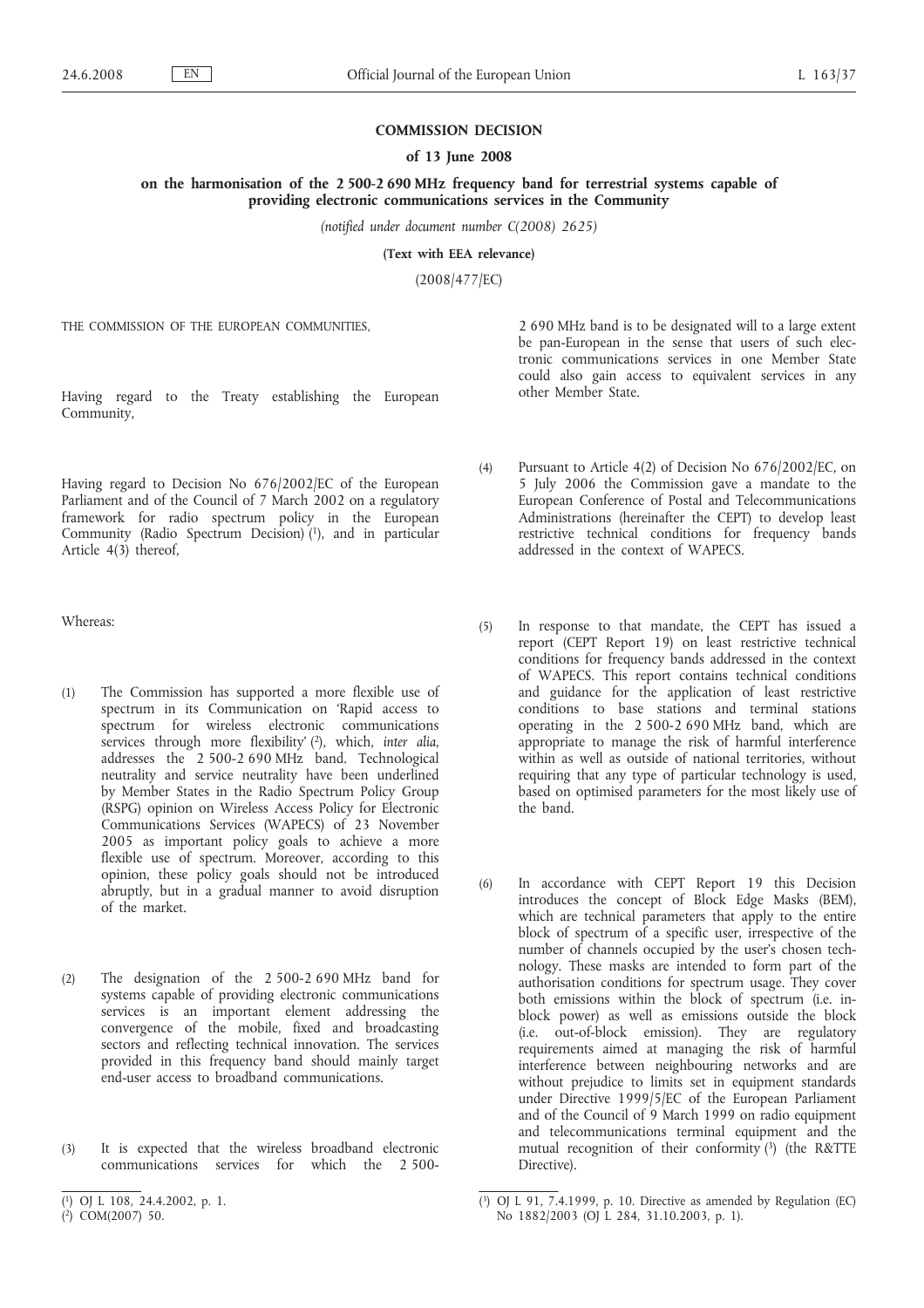- (7) The designation and making available of the 2 500- 2 690 MHz band in accordance with the results of the mandate to CEPT recognises the fact that there are other existing applications. Appropriate sharing criteria for coexistence between some systems have been developed in the Electronic Communications Committee's ECC Report 45. For other systems and services appropriate sharing criteria for coexistence may be based on national considerations.
- (8) To achieve compatibility a separation of 5 MHz is needed between the edges of spectrum blocks used for unrestricted TDD (time division duplex) and FDD operation (frequency division duplex) or in the case of two unsynchronised networks operating in TDD mode. Such separation should be achieved by either leaving these 5 MHz blocks unused as guard blocks; or through usage that complies with parameters of the restricted BEM when adjacent to an FDD (uplink) or between two TDD blocks; or through usage that complies with parameters of either restricted or unrestricted BEMs when adjacent to an FDD (downlink) block. Any usage of a 5 MHz guard block is subject to an increased risk of interference.
- (9) The results of the mandate to the CEPT should be made applicable in the Community and implemented by the Member States without delay given the increasing requirements identified in studies at European and global levels for terrestrial electronic communications services providing broadband communications.
- (10) Harmonisation under this Decision should not exclude the possibility for a Member State to apply, where justified, transitional periods that could include radio spectrum sharing arrangements, pursuant to Article 4(5) of the Radio Spectrum Decision.
- (11) In order to ensure effective use of the 2 500-2 690 MHz band also in the longer term, administrations should continue with studies that may increase efficiency and innovative use. Such studies should be taken into account when considering a review of this Decision.
- (12) The measures provided for in this Decision are in accordance with the opinion of the Radio Spectrum Committee,

HAS ADOPTED THIS DECISION:

## *Article 1*

This Decision aims at harmonising the conditions for the availability and efficient use of the 2 500-2 690 MHz band for terrestrial systems capable of providing electronic communications services in the Community.

## *Article 2*

No later than six months after entry into force of this Decision Member States shall designate and subsequently make available, on a non-exclusive basis, the 2 500- 2 690 MHz band for terrestrial systems capable of providing electronic communications services, in compliance with the parameters set out in the Annex to this Decision.

2. By way of derogation from paragraph 1, Member States may request transitional periods that may include radio spectrum sharing arrangements, pursuant to Article 4(5) of Decision No 676/2002/EC.

Member States shall ensure that systems referred to in paragraph 1 give appropriate protection to systems in adjacent bands.

### *Article 3*

Member States shall keep the use of the 2 500-2 690 MHz band under scrutiny and report their findings to the Commission to allow regular and timely review of this Decision.

## *Article 4*

This Decision is addressed to the Member States.

Done at Brussels, 13 June 2008.

*For the Commission* Viviane REDING *Member of the Commission*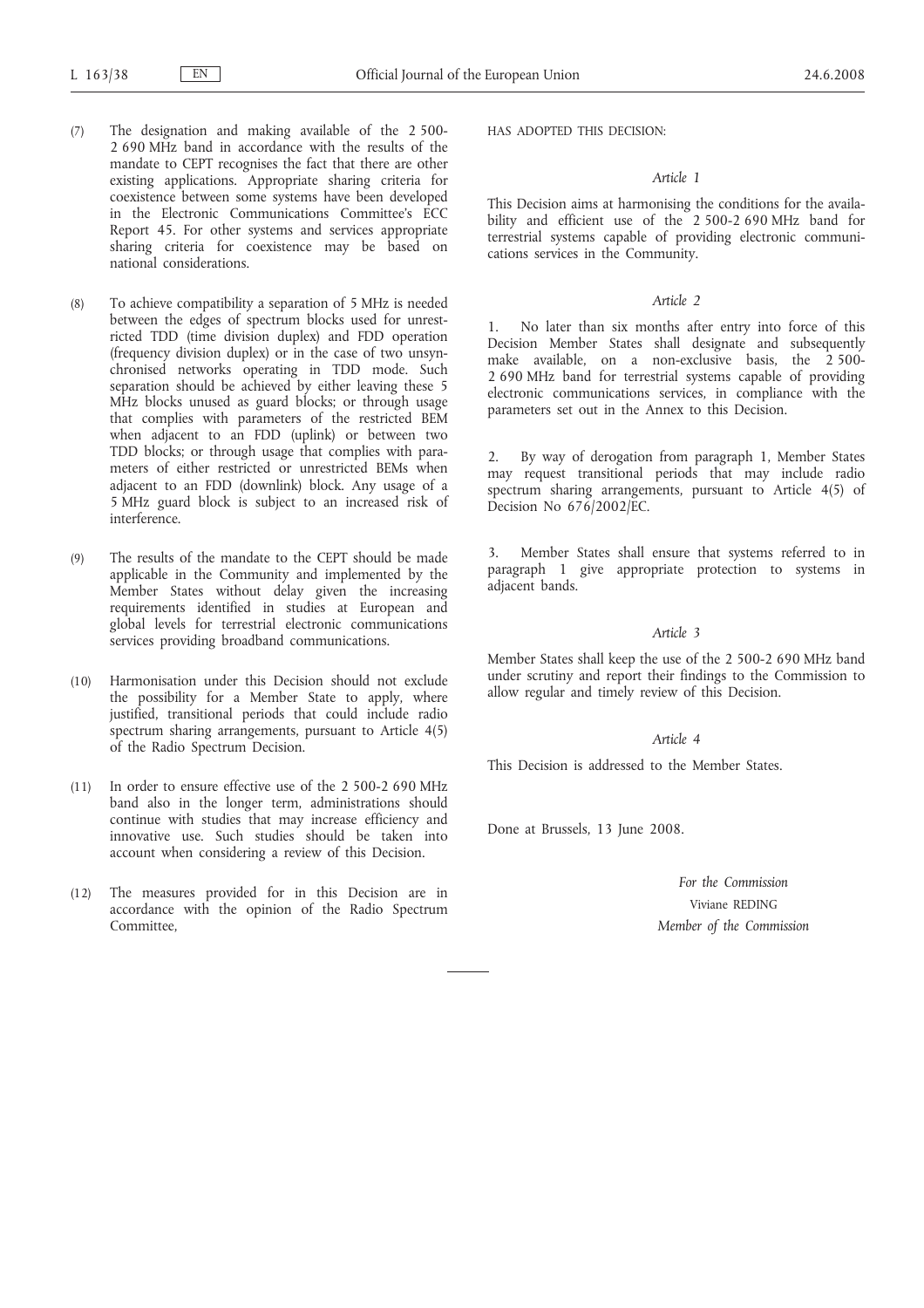## *ANNEX*

#### **PARAMETERS REFERRED TO IN ARTICLE 2**

The following technical parameters called Block Edge Mask (BEM) shall be applied as an essential component of conditions necessary to ensure coexistence in the absence of bilateral or multilateral agreements between neighbouring networks, without precluding less stringent technical parameters if agreed among the operators of such networks. Member States should ensure that network operators are free to enter into bilateral or multilateral agreements to develop less stringent technical parameters and, if agreed among all affected parties, these less stringent technical parameters may be used.

Equipment operating in this band may also make use of equivalent isotropically radiated power (e.i.r.p.) limits other than those set out below provided that appropriate mitigation techniques are applied which comply with Directive 1999/5/EC and which offer at least an equivalent level of protection to that provided by these technical parameters.

#### A. GENERAL PARAMETERS

1. The assigned blocks shall be in multiple of 5,0 MHz.

- 2. Within the band 2 500–2 690 MHz, the duplex spacing for FDD operation shall be 120 MHz with terminal station transmission (up link) located in the lower part of the band starting at 2 500 MHz (extending to a maximum limit of 2 570 MHz) and base station transmission (down link) located in the upper part of the band starting at 2 620 MHz.
- 3. The sub-band 2 570–2 620 MHz can be used by TDD or other usage modes complying with the BEMs in this Annex. Outside of the sub-band 2 570–2 620 MHz such usage can be decided at national level and shall be in equal parts in both the upper part of the band starting at 2 690 MHz (extending downwards) and the lower part of the band starting at 2 570 MHz (extending downwards).

#### B. UNRESTRICTED BEM FOR BASE STATIONS

The BEM for an unrestricted spectrum block is built up by combining Tables 1, 2 and 3 in such a way that the limit for each frequency is given by the higher value out of the baseline requirements and the block specific requirements.

## *Table 1*

#### **Baseline requirements — Base Station out-of-block e.i.r.p. BEM**

| Frequency range in which out-of-block emissions are received                                                                                 | Maximum mean e.i.r.p.<br>(integrated over a 1 MHz bandwidth) |
|----------------------------------------------------------------------------------------------------------------------------------------------|--------------------------------------------------------------|
| Frequencies allocated to FDD down link and $\pm$ 5 MHz   + 4 dBm/MHz<br>outside the range of frequency blocks allocated to FDD<br>down link. |                                                              |
| Frequencies in the band 2 500-2 690 MHz not covered by $ -45$ dBm/MHz<br>the definition above.                                               |                                                              |

#### *Table 2*

### **Block specific requirements — Base Station in-block e.i.r.p. BEM**

| Maximum in-block e.i.r.p. | $+61$ dBm/5 MHz |
|---------------------------|-----------------|
|---------------------------|-----------------|

*NB*: Member States can relax this limit to 68 dBm/5 MHz for specific deployments e.g. in areas of low population density provided that this does not significantly increase the risk of terminal station receiver blocking.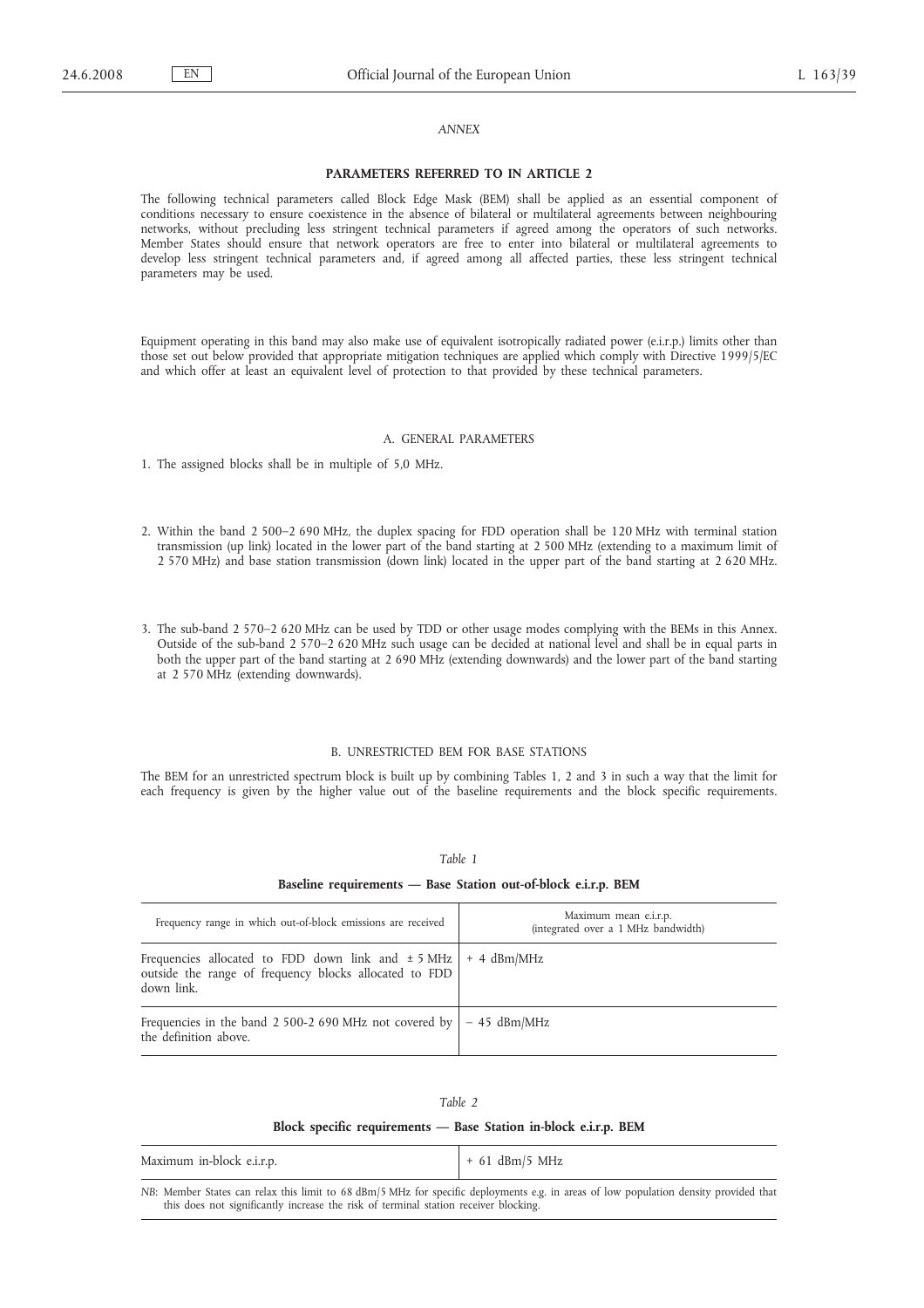|                                                                                  | $\mu$ block specific requirements $\mu$ base station out-or-block c.i.i.p. DEM |
|----------------------------------------------------------------------------------|--------------------------------------------------------------------------------|
| Offset from relevant block edge                                                  | Maximum mean e.i.r.p.                                                          |
| Start of band $(2 500 \text{ MHz})$ to $-5 \text{ MHz}$ (lower edge)             | Baseline requirement level                                                     |
| $-5.0$ to $-1.0$ MHz (lower edge)                                                | $+$ 4 dBm/MHz                                                                  |
| $-1,0$ to $-0,2$ MHz (lower edge)                                                | $+3 + 15(\Delta_{\rm E} + 0.2)$ dBm/30 kHz                                     |
| $-0.2$ to 0.0 MHz (lower edge)                                                   | $+$ 3 dBm/30 kHz                                                               |
| $0,0$ to $+0,2$ MHz (upper edge)                                                 | $+$ 3 dBm/30 kHz                                                               |
| $+$ 0,2 to $+$ 1,0 MHz (upper edge)                                              | $+$ 3-15( $\Delta$ <sub>F</sub> – 0,2) dBm/30 kHz                              |
| $+$ 1,0 to $+$ 5,0 MHz (upper edge)                                              | $+$ 4 dBm/MHz                                                                  |
| + 5,0 MHz (upper edge) to end of band (2 690 MHz)                                | Baseline requirement level                                                     |
| Where: $\Delta_F$ is the frequency offset from the relevant block edge (in MHz). |                                                                                |

# *Table 3* **Block specific requirements — base station out-of-block e.i.r.p. BEM**

## C. RESTRICTED BEM FOR BASE STATIONS

The BEM for a restricted spectrum block is built up by combining Tables 1 and 4 in such a way that the limit for each frequency is given by the higher value out of the baseline requirements and the block specific requirements.

## *Table 4*

## **Block specific requirements — base station in-block e.i.r.p. BEM for restricted block**

| Maximum in-block e.i.r.p. | + 25 dBm/5 MHz |
|---------------------------|----------------|
|---------------------------|----------------|

## D. RESTRICTED BEM FOR BASE STATIONS WITH RESTRICTIONS ON ANTENNA PLACEMENT

In cases where antennas are placed indoors or where the antenna height is below a certain height, a Member State may use alternative parameters in line with Table 5, provided that at geographical borders to other Member States Table 1 applies and that Table 4 remains valid nationwide.

*Table 5*

## **Block specific requirements — base station out-of-block e.i.r.p. BEM for restricted block with additional restrictions on antenna placement**

| Offset from relevant block edge                                                  | Maximum mean e.i.r.p.                 |
|----------------------------------------------------------------------------------|---------------------------------------|
| Start of band $(2500 \text{ MHz})$ to $-5 \text{ MHz}$ (lower edge)              | $-22$ dBm/MHz                         |
| $-5.0$ to $-1.0$ MHz (lower edge)                                                | $-18$ dBm/MHz                         |
| $-1,0$ to $-0,2$ MHz (lower edge)                                                | $-19 + 15(\Delta_F + 0.2)$ dBm/30 kHz |
| $-0.2$ to 0.0 MHz (lower edge)                                                   | $-19$ dBm/30 kHz                      |
| $0,0$ to $+0,2$ MHz (upper edge)                                                 | $-19$ dBm/30 kHz                      |
| $+$ 0,2 to $+$ 1,0 MHz (upper edge)                                              | $-19-15(\Delta_F - 0.2)$ dBm/30 kHz   |
| $+$ 1,0 to $+$ 5,0 MHz (upper edge)                                              | $-18$ dBm/MHz                         |
| + 5,0 MHz (upper edge) to end of band (2 690 MHz)                                | $-22$ dBm/MHz                         |
| Where: $\Delta_F$ is the frequency offset from the relevant block edge (in MHz). |                                       |